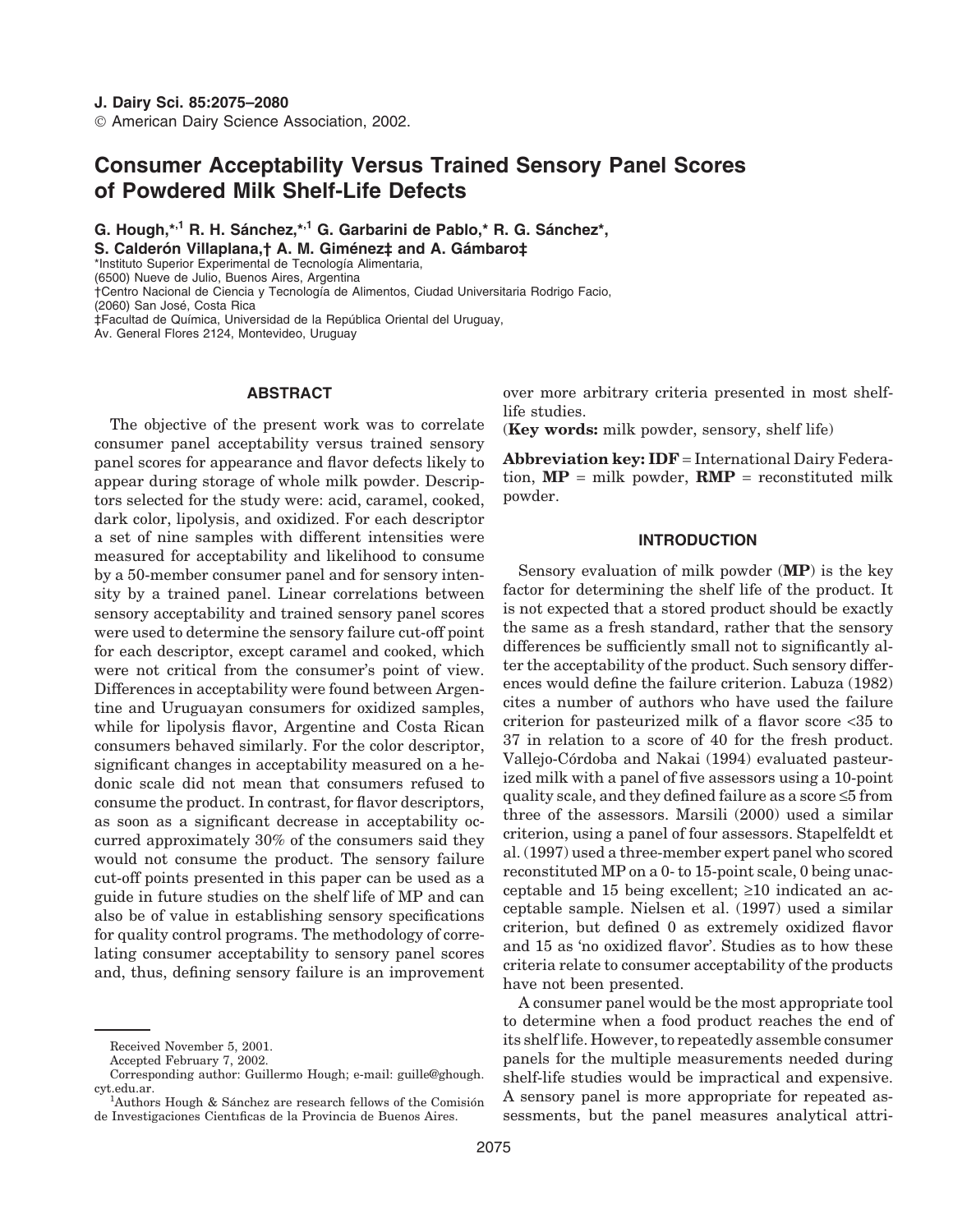butes such as oxidized flavor or darkness, rather than directly assessing acceptability. How high does the oxidized flavor measured need to be for a trained panel's assessment of product acceptability to decrease? The answer to this question can be obtained by correlating data obtained from a consumer panel with data obtained from a trained panel. For products such as sunflower kernels (Fritsch et al., 1997) and sunflower oil (Ramírez et al., 2001), correlations have been published, but similar correlations have not been published for dairy products. Such correlations would be of tremendous benefit for sensory quality control programs.

The International Dairy Federation (**IDF**; 1997) lists the appearance and flavor defects to be expected in MP. The causes of these defects are predominantly due to raw milk quality, processing, and storage. To choose the defects most likely to appear due to prolonged storage, the work of a sensory panel trained in recognizing MP defects is desirable.

MP is often marketed internationally. The failure criterion determined with consumers from the producing country may not necessarily be the same as for the consumers of a client country. Comparison of failure criteria among consumers from different countries would help to determine the shelf life with a more appropriate perspective.

The objectives of the present work were to: 1) correlate consumer acceptability versus sensory panel scores for appearance and flavor defects likely to appear during the storage of milk powder, and 2) compare the failure criteria obtained from consumers in different countries.

#### **MATERIALS AND METHODS**

#### **Milk Powder**

The MP used in all the experiments was provided by SanCor Coop., Ltda. (Sunchales, Santa Fe, Argentina), in 1-kg packets packaged with nitrogen in the headspace, all from the same batch. Composition, as indicated by the manufacturer, was 26% protein, 26% fat, 3.5% moisture, 38% lactose, and 6.5% ash. Packets were stored at  $18\degree C \pm 2\degree C$  for  $\lt 6$  wk. Milk was reconstituted following the IDF Standard (1997). Both the quality control panel from SanCor and the panel used for the present study found the milk to be without defects.

#### **Ethical Considerations**

The Ethical Committee of our Institute concluded that all samples were acceptable for human testing in the concentrations and quantities to be served. A copy of the document approving the study was sent to the universities in Costa Rica and Uruguay as a reassurance for consumers recruited in these countries.

#### **Trained Sensory Panel**

A panel of seven assessors was selected and trained following the guidelines of the ISO (1993) standard, including the Ishihara color test. They all had a minimum of 18 mo of experience in discrimination and descriptive tests. For sensory testing, 30 ml of reconstituted MP (**RMP**) was served in 70-ml odorless plastic cups at room temperature. Water and unsalted crackers were used as palate cleansers between samples. The testing was performed in a sensory laboratory equipped with individual booths and artificial daylight (fluorescent lighting). For scoring, a 10-cm structured scale ranging from 0 and 100 was used.

For this project, assessors were initially trained to recognize the following flavors in RMP: cooked, feed, flat, burned, bitter, oxidized, metallic, lipolysis, salty, and acid. Above-threshold samples of these defects were prepared as indicated by Hough et al. (1992). These authors did not prepare the metallic flavor sample; 0.01 g of ferrous sulfate per liter of RMP was used. Labeled above-threshold samples were presented together with four or five unknown samples. Unknown samples had to be correctly identified in repeated sessions to ensure that each judge was properly trained.

To identify the flavors developed during storage, MP was stored at 37 and 45°C for a period of 3 mo. Every 3 wk, samples were removed from the ovens, reconstituted, and served to the trained panel paired with a fresh control sample. Assessors recorded the appearance and flavor descriptors that differentiated stored samples from the fresh control. The following were the descriptors used most frequently: acid, caramelized, cooked, dark color, and oxidized. Lipolysis flavor [called rancid in the IDF standard (1997)], although not developed during storage of the tested MP, was also included as it is a common flavor defect in dairy products.

Table 1 shows the preparation of stock solution for the selected descriptors, and Table 2 shows the concentrations used to correlate consumer acceptability versus sensory panel scores. The highest concentrations in Table 2 were designed to be above what would normally appear during prolonged storage of MP. To calibrate the trained panel for each descriptor, each panelist first received four samples corresponding to concentrations 1, 2, 6, and 9 (Table 2) labeled with K (control), A, B, and C, respectively, and the corresponding descriptor. Their task was to score these samples in the named defect, and following discussion, reach a consensus. The consensus score for each sample is in parenthesis in Table 2. In later sessions, the panel received the same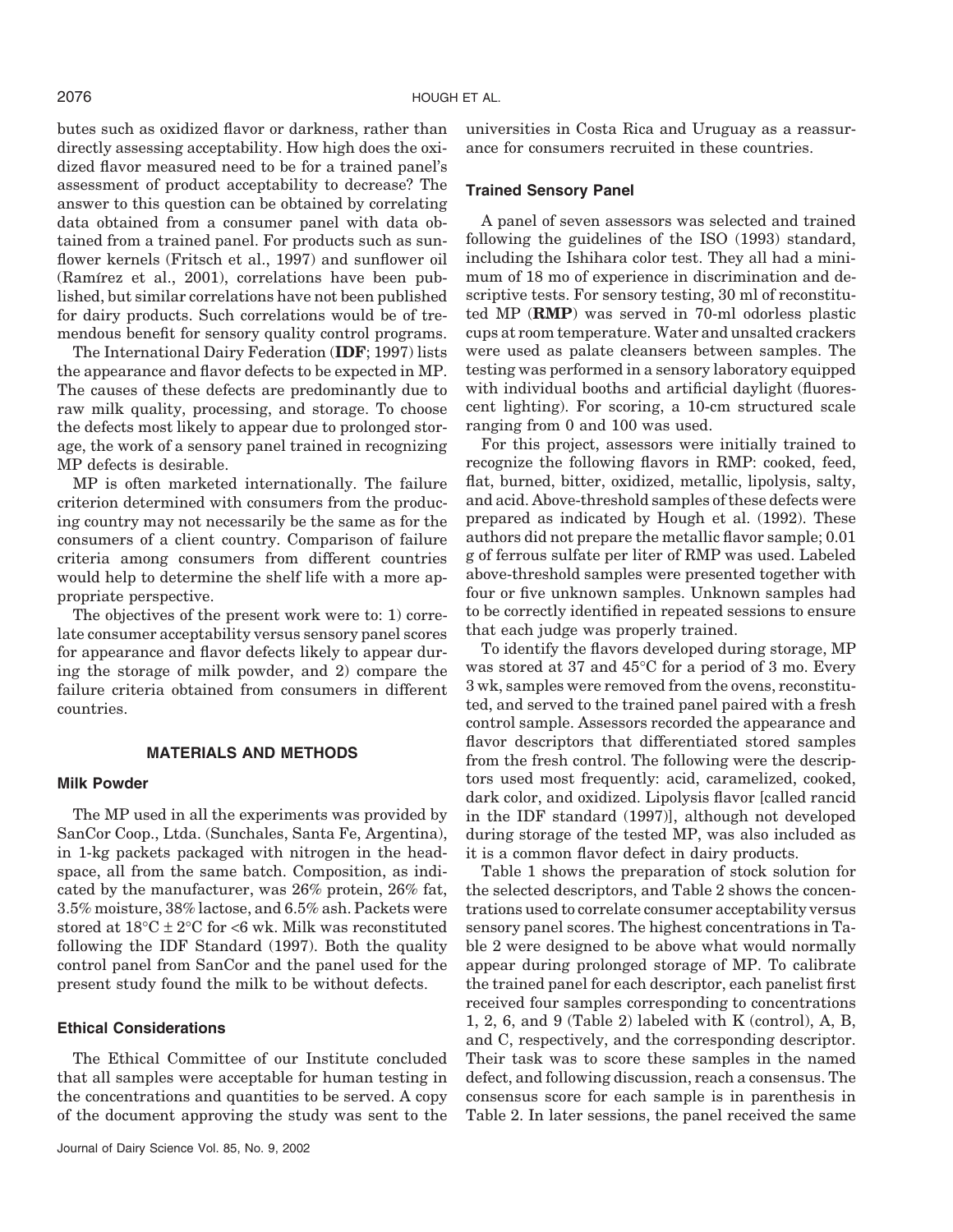| Defect     | Stock solution                                                                                                                                  |
|------------|-------------------------------------------------------------------------------------------------------------------------------------------------|
| Acid       | 1 ml lactic acid/1 L of RMP                                                                                                                     |
| Caramel    | 8 g flavoring <sup>1</sup> /1 L of RMP                                                                                                          |
| Cooked     | RMP heated 15 min in a boiling water bath                                                                                                       |
| Dark color | 100 ml of 2% coloring <sup>2</sup> solution completed to 1 l with RMP                                                                           |
| Lipolysis  | Fatty acid mixture <sup>3</sup> + 5 g of vaseline + 2 g Tween 80,<br>heated to $50^{\circ}$ C for dilution, added to 1 L RMP at $35^{\circ}$ C. |
| Oxidized   | 1 ml of 1% copper sulfate solution $+6 \times 6$ cm copper foil strip<br>added to 1 L RMP, stored 48 h at $4^{\circ}$ C                         |

**Table 1**. Preparation of stock solutions used to prepare samples of reconstituted milk powder (RMP) with different defects.

<sup>1</sup>Givaudan Roure (Munro, Argentina) caramel essence code 73865-33.

 $346$  mg of butiric + 30 mg of caproic + 23 mg of caprilic + 28 mg of capric + 30 mg of lauric; all acids were analytical grade.

four samples with three-digit codes and scored them according to the consensus. A total of 12 45-min sessions were used to calibrate the panel, never presenting more than two descriptors per session.

Once the panel was calibrated, each descriptor was measured in triplicate, once per each session. Therefore, a total of 18 sessions were necessary for the six descriptors. In each session, the nine samples corresponding to the different concentration levels for the descriptor (see Table 2) were presented in random order to each assessor.

#### **Consumer Panels**

Consumers were recruited among students between the ages of 18 and 25 yr from the city of Nueve de Julio, Buenos Aires, Argentina. They completed a questionnaire asking about their frequency of consumption of different dairy products, and those who stated consuming milk at least once a week were chosen for the present study. Fifty consumers, approximately balanced between females and males, were used for each descriptor. Thus, a total of 300 consumers assessed the six descriptors. Each consumer tested only one descriptor. For lipolysis flavor, an additional 50 consumers were re-

cruited among students from the University of Costa Rica in San José. Similarly, for oxidized flavor, 50 consumers were recruited among students from the Universidad de la República in Montevideo, Uruguay. In Costa Rica and Uruguay, the sample preparation differed from preparation in Argentina only in the water used to reconstitute the MP.

Each consumer received the nine samples corresponding to the nine concentration levels of one descriptor (see Table 2) presented monadically in random order. For each sample, the product was scored using a scale with nine boxes labeled 'dislike very much', 'indifferent,' and 'like very much'. They also answered the question, "Would you normally consume this product?" with a yes or a no response. Following the test, the consumers received a chocolate bar as a reward for their participation.

#### **Statistical Analysis**

Analysis of variance (ANOVA) was performed on the trained sensory panel data using sample, assessor, and their interaction as variation factors. On the consumer data using sample and consumer as variation factors,

**Table 2**. Concentrations (percentage of stock solutions; Table 1) in reconstituted milk powder) of different standards used to determine correlations between consumer acceptability and sensory panel scores. Numbers in parenthesis indicate the consensus score from the sensory panel on the 0 to 100 sensory scale.

| Concentration  | Acid     | Caramel  | Cooked   | Dark color | Lipolysis | Oxidized |  |
|----------------|----------|----------|----------|------------|-----------|----------|--|
| 1              | 0.0(10)  | 0.0(0)   | 0.0(10)  | 0.0(10)    | 0.0(0)    | 0.0(0)   |  |
| $\overline{2}$ | 9.5(20)  | 5.9(40)  | 5.9(20)  | 5.9(20)    | 5.9(30)   | 9.5(10)  |  |
| 3              | 13.3     | 8.8      | 8.8      | 8.8        | 8.8       | 13.3     |  |
| $\overline{4}$ | 18.6     | 13.2     | 13.2     | 13.2       | 13.2      | 18.6     |  |
| 5              | 26.0     | 19.8     | 19.8     | 19.8       | 19.8      | 26.0     |  |
| 6              | 36.4(50) | 29.6(70) | 29.6(60) | 29.6(50)   | 29.6(70)  | 36.4(50) |  |
| 7              | 51.0     | 44.4     | 44.4     | 44.4       | 44.4      | 51.0     |  |
| 8              | 71.4     | 66.7     | 66.7     | 66.7       | 66.7      | 71.4     |  |
| 9              | 100(100) | 100(100) | 100(90)  | 100(90)    | 100(100)  | 100(90)  |  |
|                |          |          |          |            |           |          |  |

<sup>2</sup> SICNA (Milan, Italy) caramel coloring.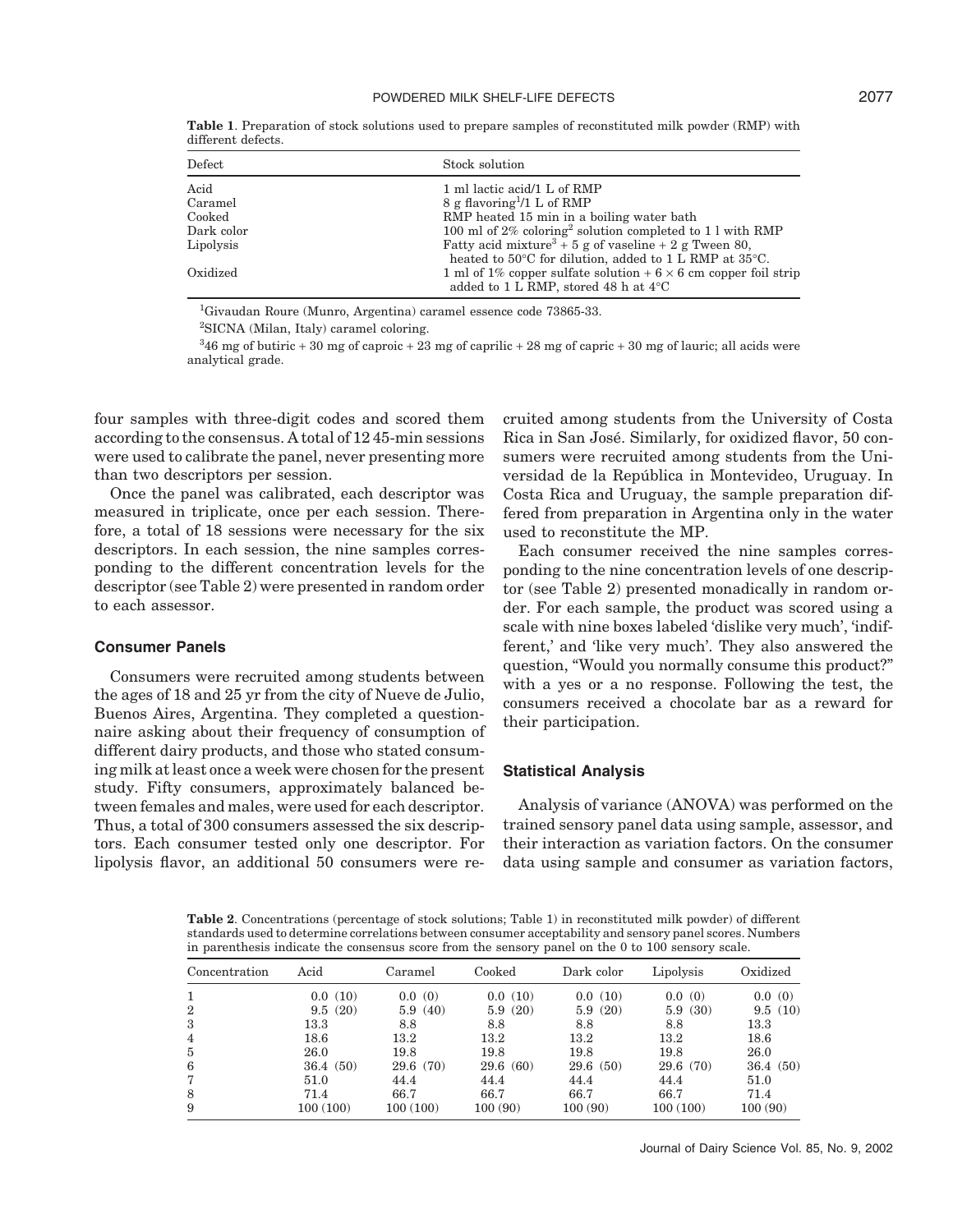their interaction could not be calculated, as each consumer measured each sample only once.

To calculate the failure point from the consumer data, the following equation was used:

$$
S = F - Z_a \frac{\sqrt{2 \cdot MSE}}{N}
$$
 [1]

where:

- S = minimum tolerable acceptability of stored sample,
- $F =$  acceptability of fresh sample,
- Z∝ = one-tailed coordinate of the normal curve for  $\sim$  significance level,
- MSE = mean square of the error derived from the analysis of variance of the consumer data, and
	- N = number of consumers.

The coordinate of the normal curve is one-tailed because it was assumed that the stored product would have lower acceptability than the fresh product. Fritsch et al. (1997) and Ramı´rez et al. (2001) used expressions similar to equation (1) in their calculations but derived from two-tailed comparisons. If  $\propto$  (significance level) is small, we tend to increase the shelf life of the product, and if  $\infty$  is large, we tend to decrease the shelf life. The classical 5% significance level seems to be a sensible choice.

For each descriptor, a regression of consumer acceptability (averaged over consumers) versus sensory panel scores (averaged over assessors) was performed. The following equations were tested using linear and nonlinear regression facilities of Genstat (VSN International, Ltd., Oxford, UK):

*linear*: 
$$
A = a + b
$$
.  
\n*exponential*:  $A = a + b.c^T$  [2]  
\n*logistic*:  $A = \frac{c}{1 + \exp(-b(T - a))}$ 

where  $A =$  consumer acceptability,  $T =$  trained sensory panel score, and a-b-c = regression constants.

Once the regression equation was calculated, the cutoff point on the sensory scale was determined by entering the S value [equation (1)] in the acceptability scale. Subsequently, the corresponding sensory coordinate was calculated from the regression equation, as shown graphically in Figure 1. Finally, logistic regression (McConway et al., 1999) was used to correlate the proportion of consumers who rejected the sample ('no' an-



**Figure 1**. Sensory acceptability of Argentine consumers versus sensory panel scores for RMP with different levels of lipolysis flavor. Curve corresponds to logistic equation (equation 2) and straight line $to$ -linear equation.  $S =$  minimum tolerable acceptability of stored sample,  $C =$  sensory failure cut-off point. (a): least significant difference from acceptability ANOVA, (b): least significant difference from trained panel ANOVA.

swers) to the average sensory panel score for the same sample.

### **RESULTS AND DISCUSSION**

Figure 1 presents the results of Argentine consumers' acceptability versus sensory panel scores for lipolysis flavor. The logistic equation gave a slightly better fit than the linear equation [equations (2)], but it can be observed that the sensory failure cut-off point was similar using either equation. Figure 2 shows the Uruguayan consumers' acceptability versus sensory panel scores for oxidized flavor. In this case, the exponential equation gave a slightly better fit than the linear equation, but again, the difference between the determined cut-off points was small. In the rest of the regressions, (not shown), the differences in the cut-off point between using the logistic or exponential equations instead of the linear equation were also small; therefore, for simplicity, the linear equation was used in all cases.

For the cooked flavor, sensory acceptability did not decrease over samples; for caramel flavor, sensory acceptability decreased significantly for only the most concentrated sample. As mentioned above, the highest concentrations in Table 2 were designed to be above what would normally appear during prolonged storage of MP. Thus, our conclusion was that from a consumer's point of view, these descriptors would not normally be critical in defining shelf life of MP.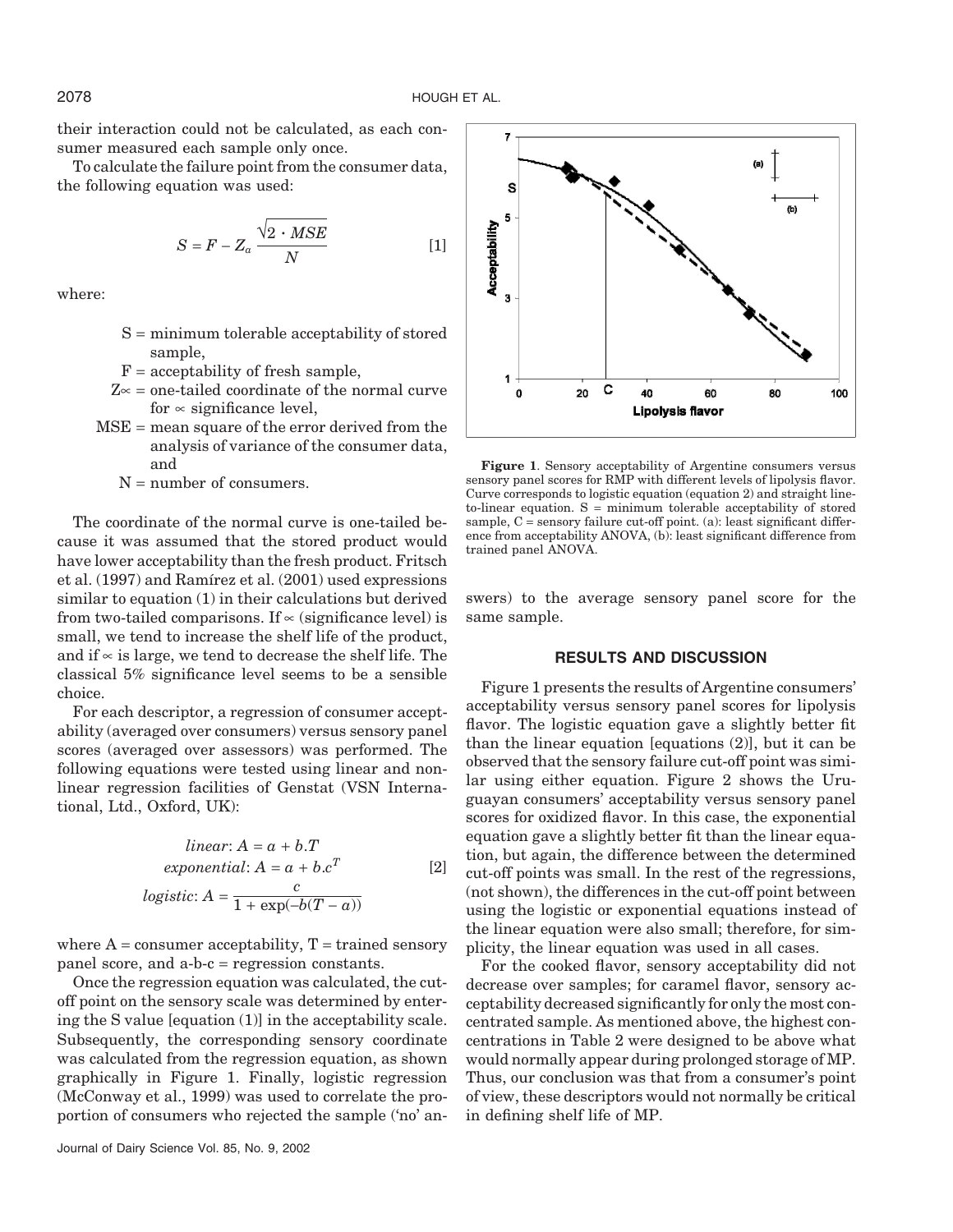scriptors were not critical from the consumers' point of view. Differences in acceptability were found between Argentine and Uruguayan consumers for oxidized samples; for lipolysis flavor, Argentine and Costa Rican consumers behaved similarly. For dark color, significant changes in acceptability measured on a hedonic scale did not mean that consumers refused to consume the product, while for flavor descriptors, as soon as a

Journal of Dairy Science Vol. 85, No. 9, 2002

**Figure 2**. Sensory acceptability of Uruguayan consumers versus sensory panel scores for RMP with different levels of oxidized flavor. Curve corresponds to exponential equation (see equation 2) and straight line-to-linear equation. S = minimum tolerable acceptability of stored sample,  $C =$  sensory failure cut-off point. (a): least significant difference from acceptability ANOVA, (b): least significant difference from trained panel ANOVA.

Figure 3 shows the relationship for oxidized flavor between the percentage of consumers who found samples unacceptable versus sensory panel scores. For the same oxidized concentrations, a larger percentage of Uruguayan consumers rejected the sample than did Argentine consumers. However, the sample of consumers used in this study was small and as they were all students, they did not necessarily represent the general population. Therefore, this difference could be due to the particular samples and not strictly due to country differences. Nevertheless, it does show that results from one sample of consumers cannot be extrapolated to other consumers without additional research. For lipolysis flavor, (not shown), consumers from Argentina and Costa Rica behaved similarly.

Table 3 summarizes the results from the present study. The fresh sample was the same for all descriptors, yet ANOVA showed significant differences in acceptability for this sample. These results may be attributed to different descriptors being measured (color and flavor), different consumer samples, and a possible context effect.

For dark color, the percentage of consumers who would reject the sample at the sensory failure cut-off point was only 4%, compared with approximately 30% for the flavor descriptors (P column in Table 3). Acceptability of dark-colored samples close to the fresh sample was reduced significantly, yet few consumers refused

found samples unacceptable for consumption versus sensory panel scores of RMP with different levels of oxidized flavor. Curves were obtained by logistic regression.

**Figure 3**. Percentage of Argentine and Uruguayan consumers who

to consume these samples. For flavor descriptors, once a significant decrease in preference occurred, consumers were more likely to reject the sample. Thus, rejection appears to be driven by flavor characteristics.

The sensory failure cut-off points (column C in Table 3) cannot be compared directly inasmuch as the sensory scales were different. For example, to state that consumers tolerated a higher intensity of acid flavor than lipolysis flavor, would imply that the acid and lipolysis samples from Table 2 were somehow equivalent from a sensory point of view. Complex multimodal sensory tests would have been necessary in order to equate the scales. For future studies on the shelf life of MP, the cut-off points from Table 3 can be used as a guide to define sensory failure, provided the panel is trained with the same samples and scale as in the present work.

#### **CONCLUSIONS**

Linear correlations between sensory acceptability and sensory panel scores were found adequate to determine the sensory cut-off point for acid, dark color, lipolysis, and oxidized descriptors. Caramel and cooked de-